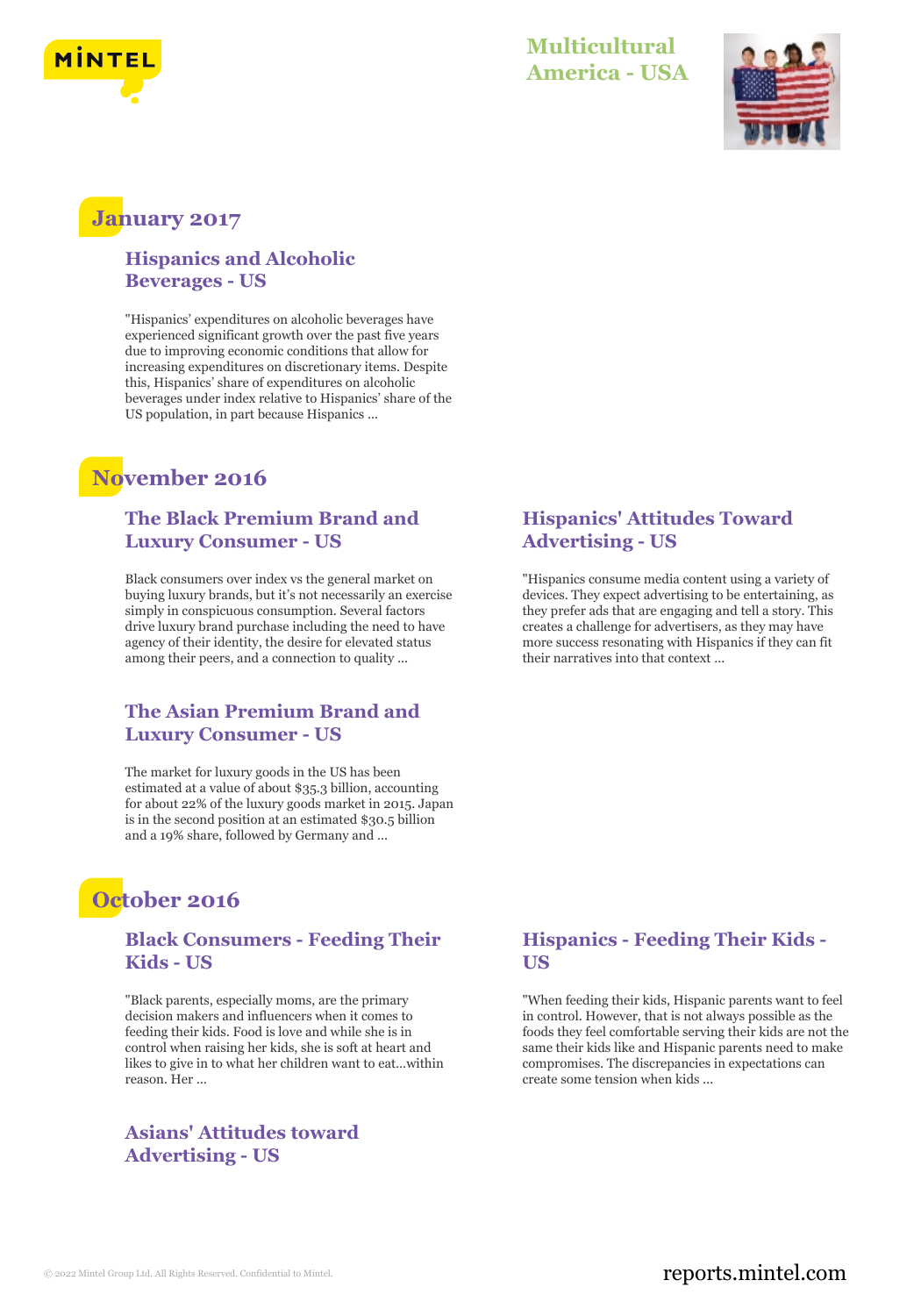



"By 2021, the Census Bureau estimates that there will be 20.3 million Asians living in the US, or 6% of the US population. This group's influence far outweighs it size however, making it critical for advertisers of all types to develop strategies for reaching Asian consumers. On average, Asians ...

# **September 2016**

#### **Marketing to Black Moms - US**

"Black moms are the information gatekeepers, product and service decision makers, and the representative of her household. Although she is stretched across her parental and personal responsibilities, she takes comfort in knowing that her village – headed by her mom – will serve as a guidepost and help her make ...

# **August 2016**

#### **Black Haircare - US**

"The Black haircare market is experiencing soft sales similar to mainstream haircare. Estimated 2016 expenditures by Black consumers on haircare products are about \$2.5 billion as Black consumers flock to brands that cater to their specific haircare needs. Despite soft sales, several brands are making inroads within the category ...

# **July 2016**

#### **Black Consumers and Beauty Products - US**

"The growing Black population, which includes a large share of iGeneration and Millennials, and interest in natural products are key positive drivers. Nurturing highly engaged consumer segments will also be important for market growth."

# **June 2016**

#### **Hispanics and the Car Purchasing Process - US**

### **Marketing to Hispanic Moms - US**

"Hispanic moms are devoted to their families and their homes. They feel they are doing a good job as mothers. They recognize there are challenges associated with motherhood and managing their households. However, unacculturated Hispanics seem to welcome those challenges and be mentally ready to handle them; as Hispanic moms ...

#### **Hispanics' Content Consumption and Sharing - US**

"In addition to broadcast television, the internet provides Hispanics with countless options for consuming and sharing content. Hispanic households own a variety of devices, which allows them to have more control over what, when, and where they watch content; larger devices may be used with family; mobile devices grant Hispanics ...

#### **Hispanics and Beauty Products - US**

Hispanic women over index for use of most beauty product categories. However, brands face challenges growing their share; Hispanic women tend to be young, value oriented, and their willingness to experiment and try new products makes achieving brand loyalty difficult. As brands aim to connect with Hispanic women and become ...

**Black Consumers and the Car Purchasing Process - US**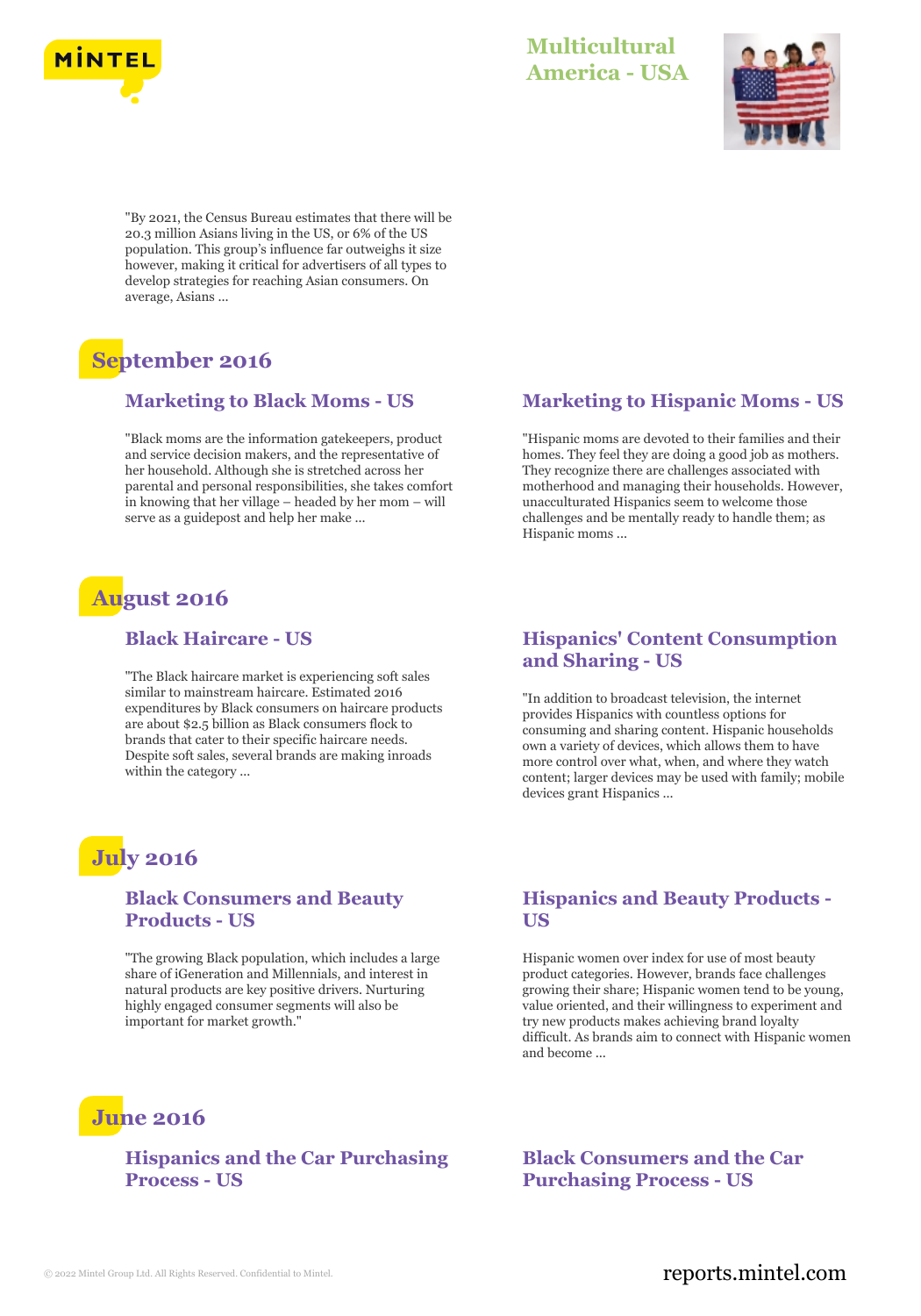



Hispanics are more likely than the average to plan on buying a car in the next three years. As they go through the car buying process, Hispanics show some flexibility in terms of the makes and models they want, particularly when they intend to purchase a used car. Hispanics are ...

# **May 2016**

#### **Hispanics and Money Management - US**

"The majority of Hispanic consumers tend to be optimistic about how they are doing financially, as their households are able to save money each month. However, Hispanics tend to lack clear financial goals and their distrust of institutions means they are not using them to their full potential."

# **April 2016**

#### **Hispanics and Cleaning the House - US**

"Hispanics' expenditures on household cleaning products have grown modestly as a result of Hispanics' attention toward value and a gradually diminishing sense of urgency for keeping their homes spotlessly clean as they become more acculturated and adopt a more casual attitude toward household cleanliness. However, this is not to say ...

# **March 2016**

#### **Hispanics' Diet and Wellness - US**

"Having a healthy lifestyle is important for Hispanics. More than half are proactive in terms of diet and exercise; however, since in general Hispanics feel they are healthy, the need for change may not be evident for all."



"Black consumers can be influenced by strategic marketing messages during the research and consideration phase of the car buying process as they seek information from multiple sources in their determination of type, make, and model to purchase. Demographics play a role in which resources are most likely to help guide ...

#### **Black Consumers and Money Management - US**

"Black consumers are eager for help and in need of money management services. Black consumers' household structures, dynamics, and incomes differ from the total population, presenting them with specific challenges in managing their money."

#### **Black Consumers' Diet and Wellness - US**

"Black consumers are disproportionately impacted by certain health conditions and diseases, such as heart disease, diabetes, hypertension, and obesity. They have a very positive view of their overall health. At the same time, they admit they need help and turn to media for solutions, which presents an opportunity for marketers ...